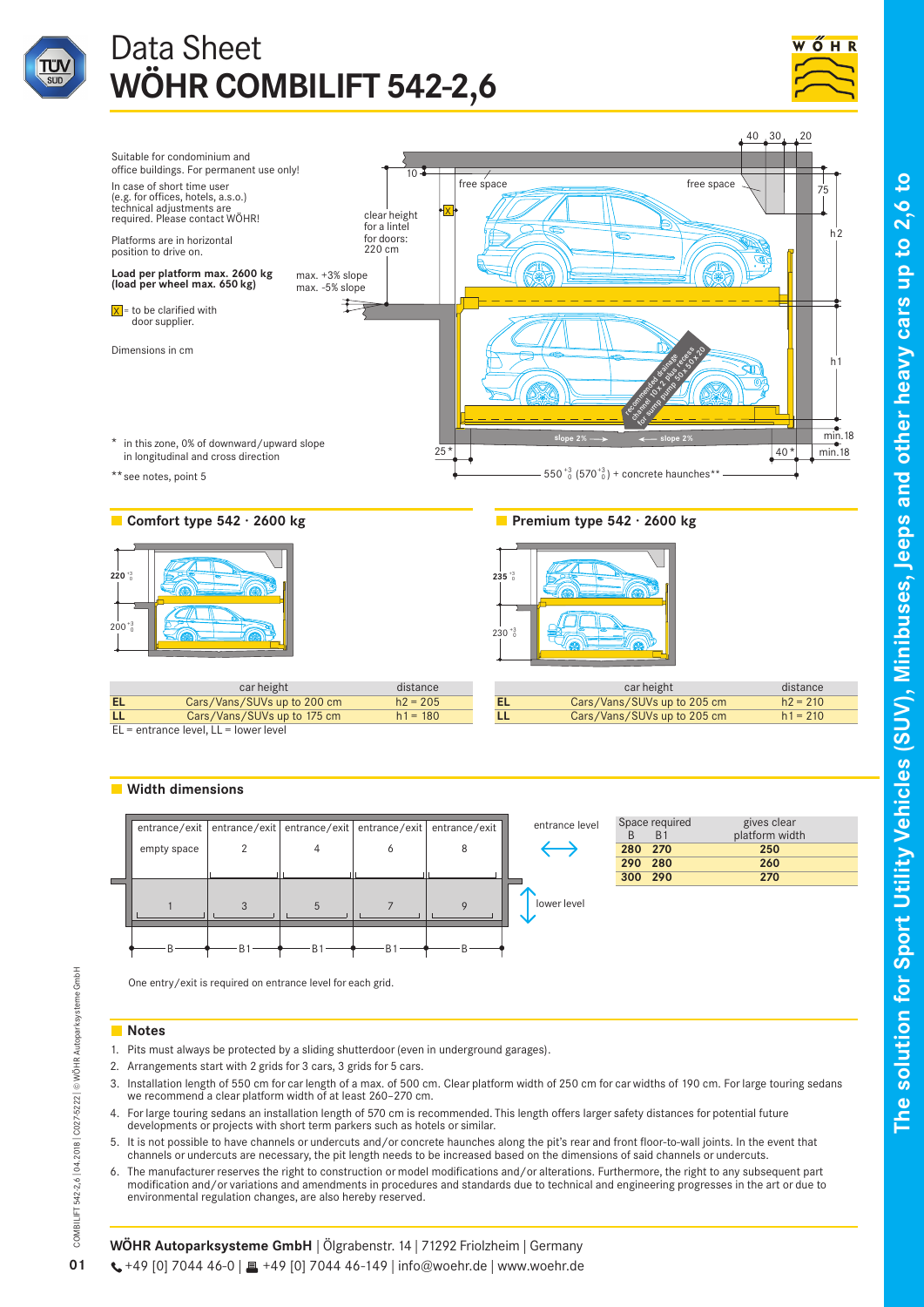# **Doors**

According EN 14010, the Combilift 542 must be closed with shutterdoors. The door controls are integrated in the overall system. That means:

- a) The doors are electro-mechanically interlocked.
- b) The doors can only be opened when the selected parking place has reached the entry/exit position.
- c) Any pits are closed in the entrance area.

Local requirements for electrical doors regarding the technology, maintenance and revision are not subject of our delivery. These matters have to be observed and carried out by the customer, according to the local regulations.

# Door types:

Manually operated sliding shutterdoors

- for underground garages with galvanised barred metal panelling
- above ground with powder coated metal sheets (RAL 7030) Alternatively, sliding shutterdoors can be supplied with electrical drive.



**Sliding door floor guides in underground garages**

The evenness or flatness of the floor in the bottom floor guide section is required to comply with the DIN 18202, Table 3, line 3, standard requirements.

The bottom floor guides are constituted by plastic rollers, locked down onto floor mounted base plates.

Dowel borehole depth to be approx. 9 cm.

Note: In the event that floor filling needs to be laid into the door section to the purpose of reaching the required floor evenness, the borehole depth needs to be increased by the thickness of the floor fill (for a max of 4 cm).



# **Sliding door floor guides in above ground garages**

The evenness or flatness of the floor in the bottom floor guide section is required to comply with the DIN 18202, Table 3, line 3, standard requirements.

The bottom floor guides are constituted by guide rails, locked down onto the floor.

Dowel borehole depth to be approx. 8 cm.

Note: In the event that floor filling needs to be laid into the door section to the purpose of reaching the required floor evenness, the borehole depth needs to be increased by the thickness of the floor fill (for a max of 4 cm).

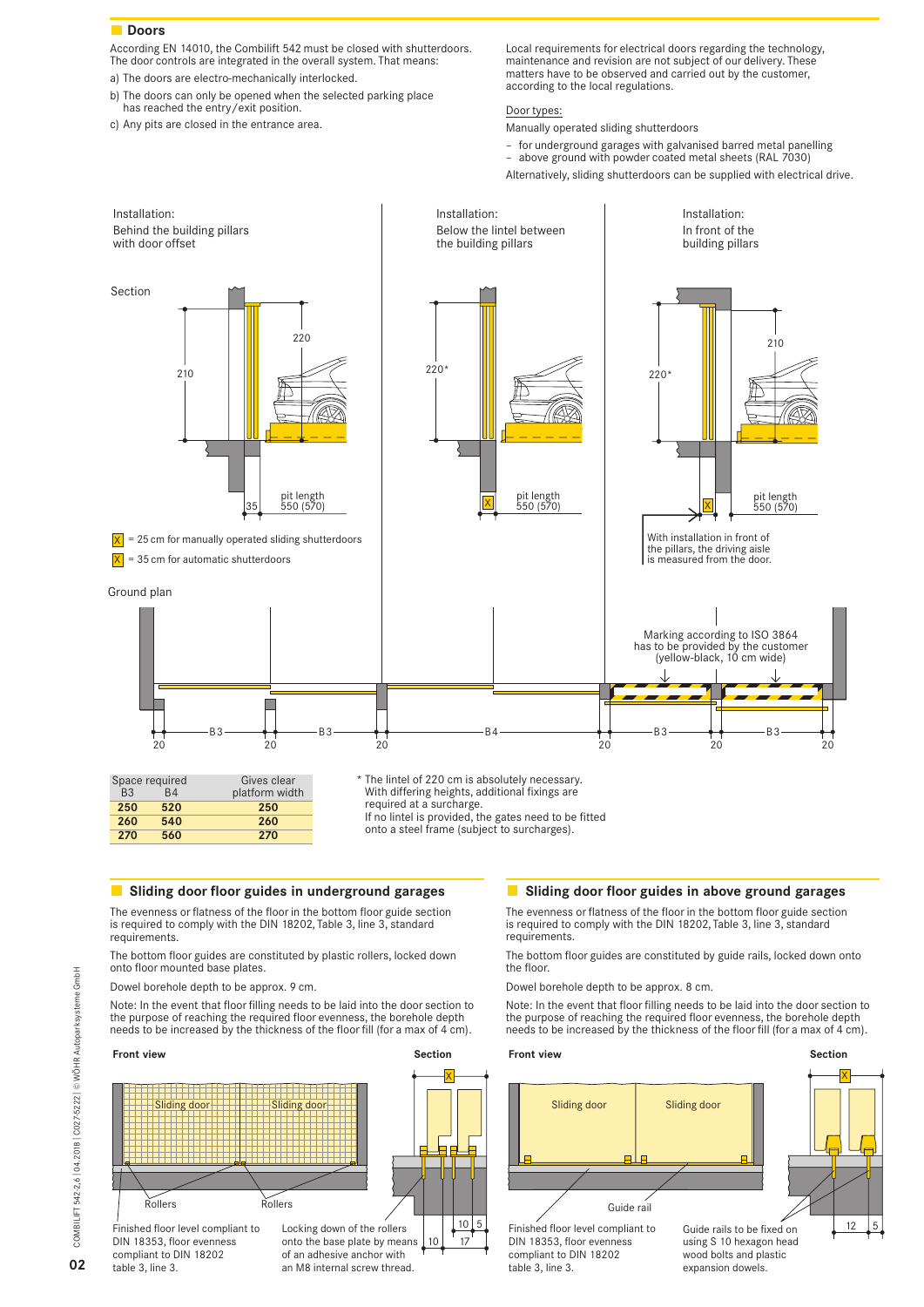# **Width dimensions and statics**

**All dimensions shown are minimum.** Constructional tolerances must be taken into consideration. **All dimensions in cm.**

Section



| () dimensions in brackets |  |  |  |  |  |  |
|---------------------------|--|--|--|--|--|--|
| for longer units          |  |  |  |  |  |  |

\* dimensions for premium type

 $P1 = +41,0 kN^{1}$  $P2 = +46,0 kN$  $P3 = +24,0 kN$  $P4 = \pm 5,0$  kN  $P5 = \pm 2,5$  kN  $P6 = \pm 6,0$  kN  $P7 = \pm 3,0$  kN

1) all static loadings include the weight of the car Bearing loads are transmitted by wall plates with min. 30 cm2 surface and to the floor by base plates with min. 350 cm2 surface.

Wall and base plates to be fixed by heavy duty anchor bolts to a drilling depth of 10-12 cm. When fixing to the waterproof concrete floors chemical anchors are employed (to be advised by WÖHR).

Base plate thickness min. 18 cm. Rear wall and base plate must be formed of concrete and must have a flat surface without protrusions.

Concrete quality according to the static building requirements, however for the dowel fixing concrete quality of min. C20/25 is required.

The specified lengths to the support points are mean values. Please contact WÖHR Agent for exact positions for any variations on the standard units.

Please contact WÖHR Agent for clarify the door widths/widths of columns. Grid width of 270/280/290 cm must be observed.

Ground plan



|              | Space required | gives clear    |                |                |                |
|--------------|----------------|----------------|----------------|----------------|----------------|
| <sub>R</sub> | R <sub>1</sub> | R <sub>2</sub> | B <sub>3</sub> | B <sub>4</sub> | platform width |
| 280          | 270            | 145            | 250            | 520            | 250            |
| 290          | 280            | 150            | 260            | 540            | 260            |
| 300          | 290            | $155 -$        | 270            | 560            | 270            |
|              |                |                |                |                |                |

#### **Notice:**

**If the width of the pillars is more than 20 cm, than the width of the drive through will be reduced accordingly to the above mentioned width dimensions. In order to avoid this, we recommend to extend the measures between the pillars (B3 and B4) accordingly. Please contact WÖHR.**